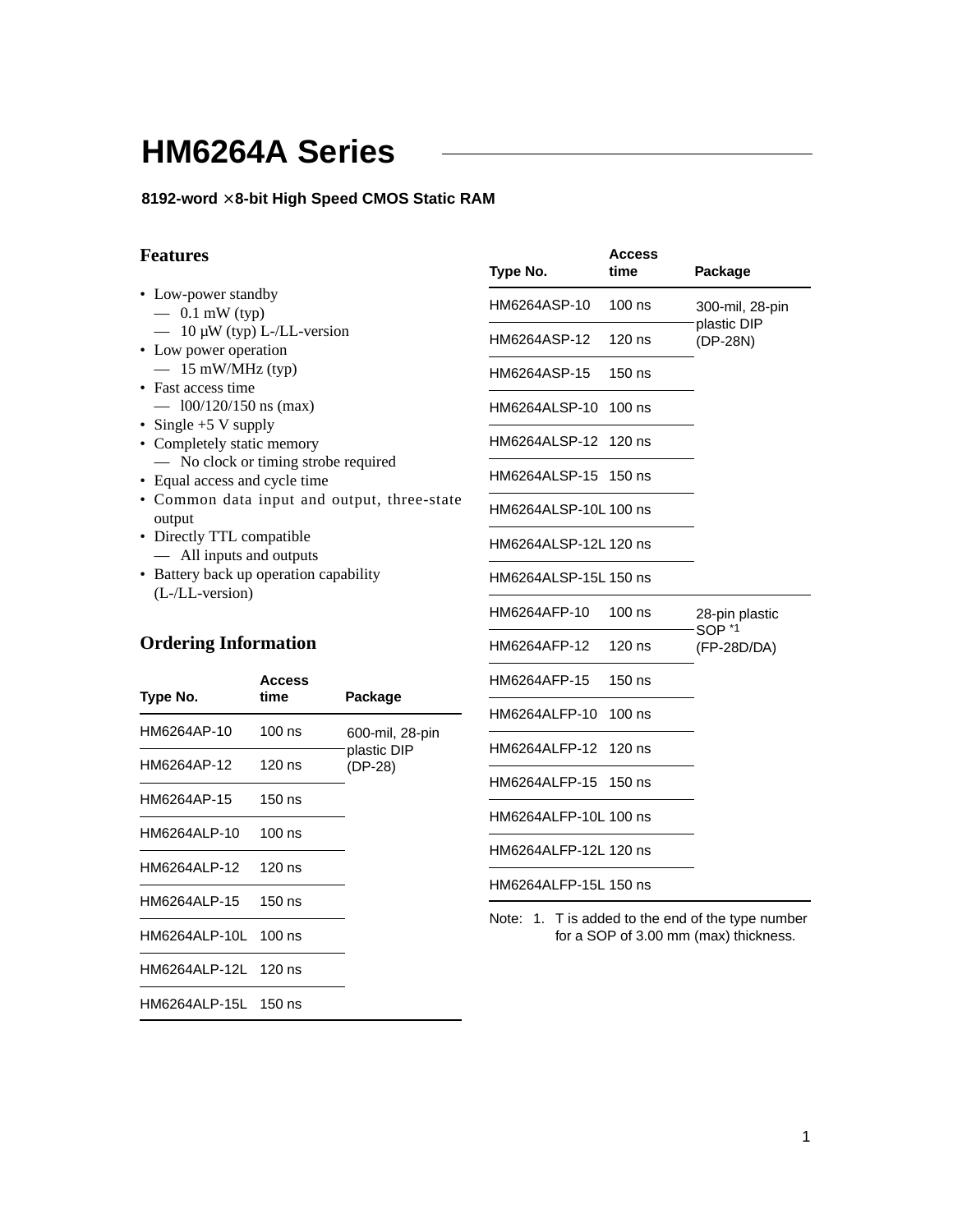### **Pin Arrangement**



### **Block Diagram**

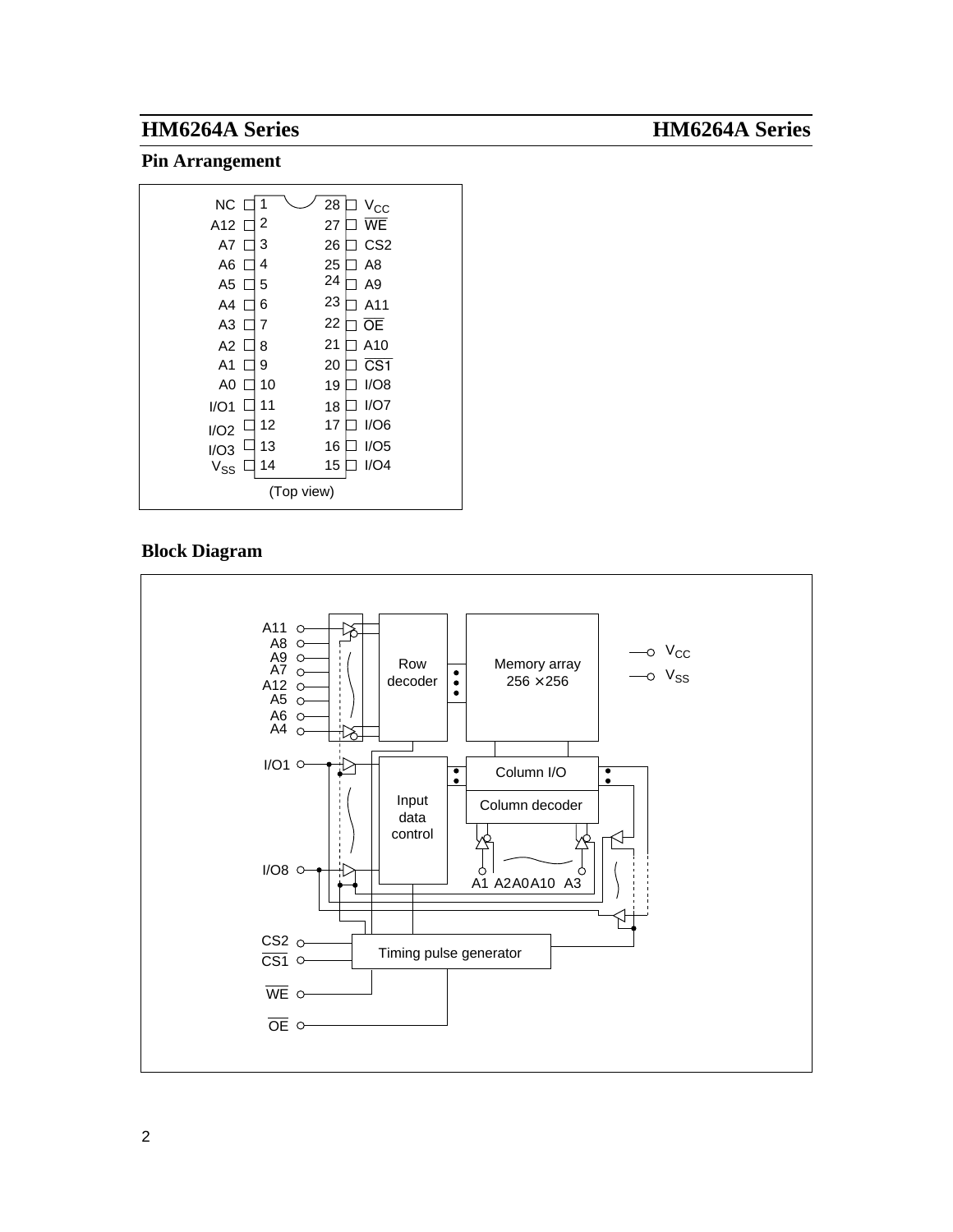**Truth Table**

| <b>WE</b> | $\overline{\text{CS1}}$ | CS <sub>2</sub> | <b>OE</b> | <b>Mode</b>     | I/O pin | $V_{CC}$ current     | <b>Note</b>   |
|-----------|-------------------------|-----------------|-----------|-----------------|---------|----------------------|---------------|
| $\times$  | H                       | $\times$        | $\times$  | Not selected    | High Z  | $I_{SB}$ , $I_{SB1}$ |               |
| $\times$  | $\times$                | $\mathbf{L}$    | $\times$  | (power down)    | High Z  | $I_{SB}$ , $I_{SB1}$ |               |
| H         | L                       | H               | н         | Output disabled | High Z  | ICC                  |               |
| H         |                         | Н               |           | Read            | Dout    | $_{\rm{lcc}}$        | Read cycle    |
| L         |                         | H               | н         | Write           | Din     | ICC                  | Write cycle 1 |
| L         |                         | Н               |           | Write           | Din     | $_{\rm{lcc}}$        | Write cycle 2 |
|           |                         |                 |           |                 |         |                      |               |

Note:  $\times$ : Don't care.

## **Absolute Maximum Ratings**

| <b>Parameter</b>                 | Symbol | Rating                       | Unit |
|----------------------------------|--------|------------------------------|------|
| Terminal voltage *1              | Vт     | $-0.5$ <sup>*2</sup> to +7.0 | V    |
| Power dissipation                | $P_T$  | 1.0                          | W    |
| Operating temperature            | Topr   | 0 to $+70$                   | °C   |
| Storage temperature              | Tstg   | $-55$ to $+125$              | °C   |
| Storage temperature (under bias) | Tbias  | $-10$ to $+85$               | °C   |

Notes:  $1.$  With respect to  $V_{SS}$ 

2. –3.0 V for pulse width ≤ 50 ns

## **Recommended DC Operating Conditions** (Ta = 0 to +70°C)

| <b>Parameter</b> | Symbol                     | Min         | <b>Typ</b> | Max | Unit |
|------------------|----------------------------|-------------|------------|-----|------|
| Supply voltage   | $\rm V_{CC}$               | 4.5         | 5.0        | 5.5 | V    |
|                  | $\mathsf{V}_{\mathsf{SS}}$ | 0           | 0          | 0   |      |
| Input voltage    | V <sub>IH</sub>            | 2.2         |            | 6.0 | V    |
|                  | $V_{IL}$                   | $-0.3$ $*1$ |            | 0.8 | V    |

Note: 1. –3.0 V for pulse width ≤ 50 ns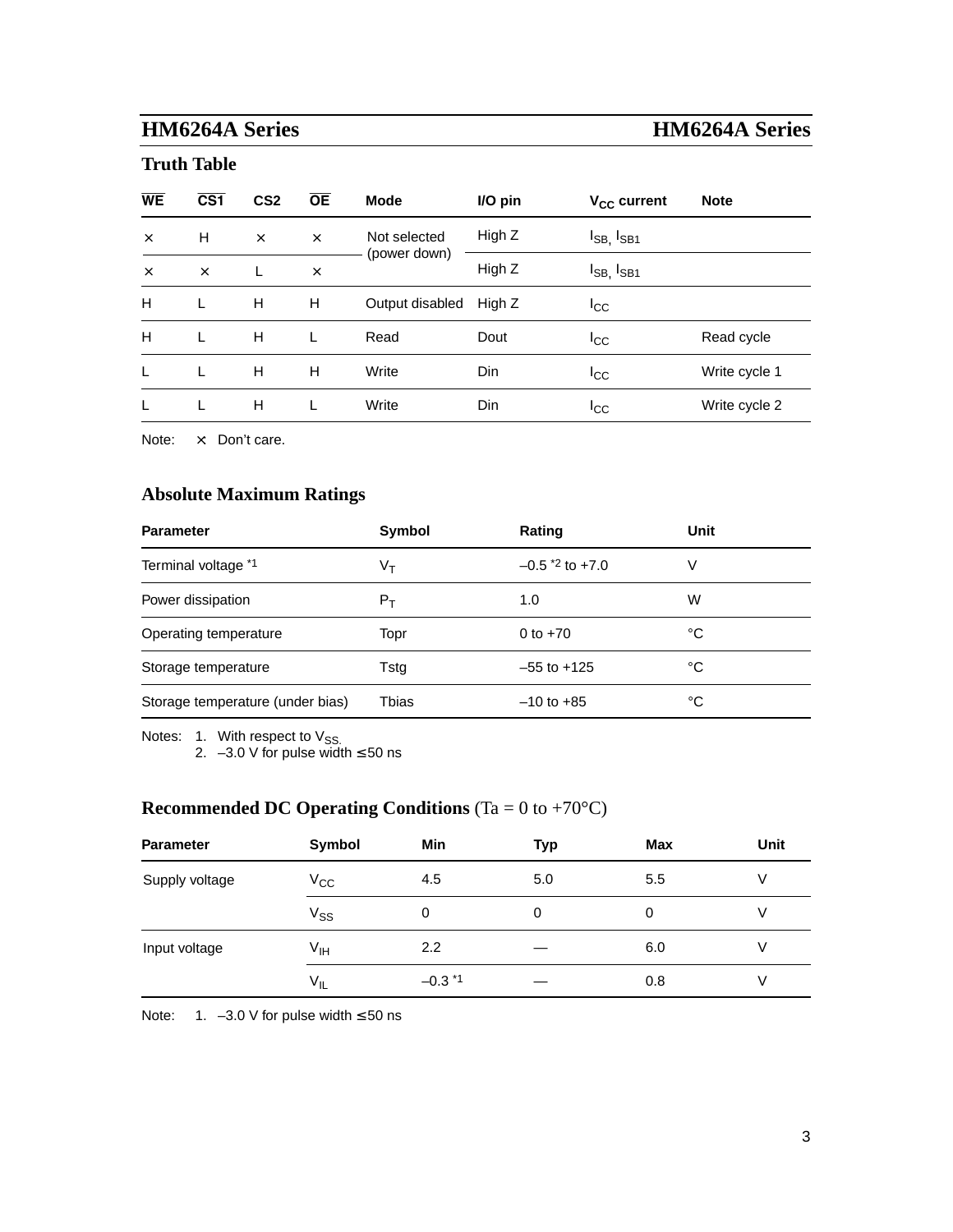## **DC and Operating Characteristics** ( $V_{CC} = 5 V \pm 10\%$ ,  $V_{SS} = 0 V$ , Ta = 0 to +70°C)

| <b>Parameter</b>                  | Symbol            | Min | Typ            | Max              | Unit | <b>Test condition</b>                                                                                                                                                                                   |
|-----------------------------------|-------------------|-----|----------------|------------------|------|---------------------------------------------------------------------------------------------------------------------------------------------------------------------------------------------------------|
| Input leakage current             | $   _{L}  $       |     |                | $\overline{2}$   | μA   | Vin = $V_{SS}$ to $V_{CC}$                                                                                                                                                                              |
| Output leakage current  ILO       |                   |     |                | $\overline{c}$   | μA   | $\overline{CS1}$ = V <sub>IH</sub> or CS2 = V <sub>II</sub> or $\overline{OE}$ = V <sub>IH</sub> or<br>$\overline{\text{WE}}$ = V <sub>IL</sub> , V <sub>I/O</sub> = V <sub>SS</sub> to V <sub>CC</sub> |
| Operating power<br>supply current | Icc <sub>DC</sub> |     | $\overline{7}$ | 15               | mA   | $CS1 = V_{\text{IL}}$ , $CS2 = V_{\text{IH}}$ , $I_{\text{I/O}} = 0$ mA                                                                                                                                 |
| Average operating<br>current      | $I_{CC1}$         |     | 30<br>30       | 45*5<br>$55^{6}$ | mA   | Min. cycle, duty = $100\%$ ,<br>$\overline{CS1} = V_{\vert L}$ , CS2 = V <sub>IH</sub> , $I_{\vert l}$ = 0 mA                                                                                           |
|                                   | $I_{CC2}$         |     | 3              | 5                | mA   | Cycle time = $1 \mu s$ , duty = $100\%$ ,<br>$I_{1/O} = 0$ mA, $\overline{CS1} \le 0.2$ V,<br>$CS2 \ge V_{CC} - 0.2$ V, $V_{IH} \ge V_{CC} - 0.2$ V,<br>$V_{II} \leq 0.2 V$                             |
| Standby power supply              | <sub>ISB</sub>    |     | 1              | 3                | mA   | $\overline{CS1}$ = V <sub>IH</sub> or $CS2 = V_{IL}$                                                                                                                                                    |
| current                           | $ISBN *2$         |     | 0.02           | 2                | mA   | $\overline{CS1}$ $\geq$ Vcc $-$ 0.2 V, CS2 $\geq$ Vcc $-$ 0.2 V or                                                                                                                                      |
|                                   |                   |     | $2^{*3}$       |                  |      | 100 <sup>*3</sup> $\mu$ A 0 V $\leq$ CS2 $\leq$ 0.2 V, 0 V $\leq$ Vin                                                                                                                                   |
|                                   |                   |     | $2*4$          | $50*4$           |      |                                                                                                                                                                                                         |
| Output voltage                    | $V_{OL}$          |     |                | 0.4              | V    | $I_{\text{OI}} = 2.1 \text{ mA}$                                                                                                                                                                        |
|                                   | V <sub>OH</sub>   | 2.4 |                |                  | V    | $I_{OH} = -1.0$ mA                                                                                                                                                                                      |

Notes: 1. Typical values are at  $V_{CC} = 5.0$  V, Ta = 25°C and not guaranteed.

2.  $V_{IL}$  min = -0.3 V

3. These characteristics are guaranteed only for the L-version.

4. These characteristics are guaranteed only for the LL-version.

- 5. For 120 ns/150 ns version.
- 6. For 100 ns version.

### **Capacitance**  $(f = 1 \text{ MHz}, T_a = 25^{\circ} \text{C})^*$ <sup>1</sup>

| <b>Parameter</b>         | Symbol         | Tvp | Max | Unit | <b>Test condition</b> |
|--------------------------|----------------|-----|-----|------|-----------------------|
| Input capacitance        | Cin            |     |     | рF   | $Vin = 0 V$           |
| Input/output capacitance | $\rm{C_{1/O}}$ |     |     | рF   | $V_{I/O} = 0 V$       |

Note: 1. This parameter is sampled and is not 100% tested.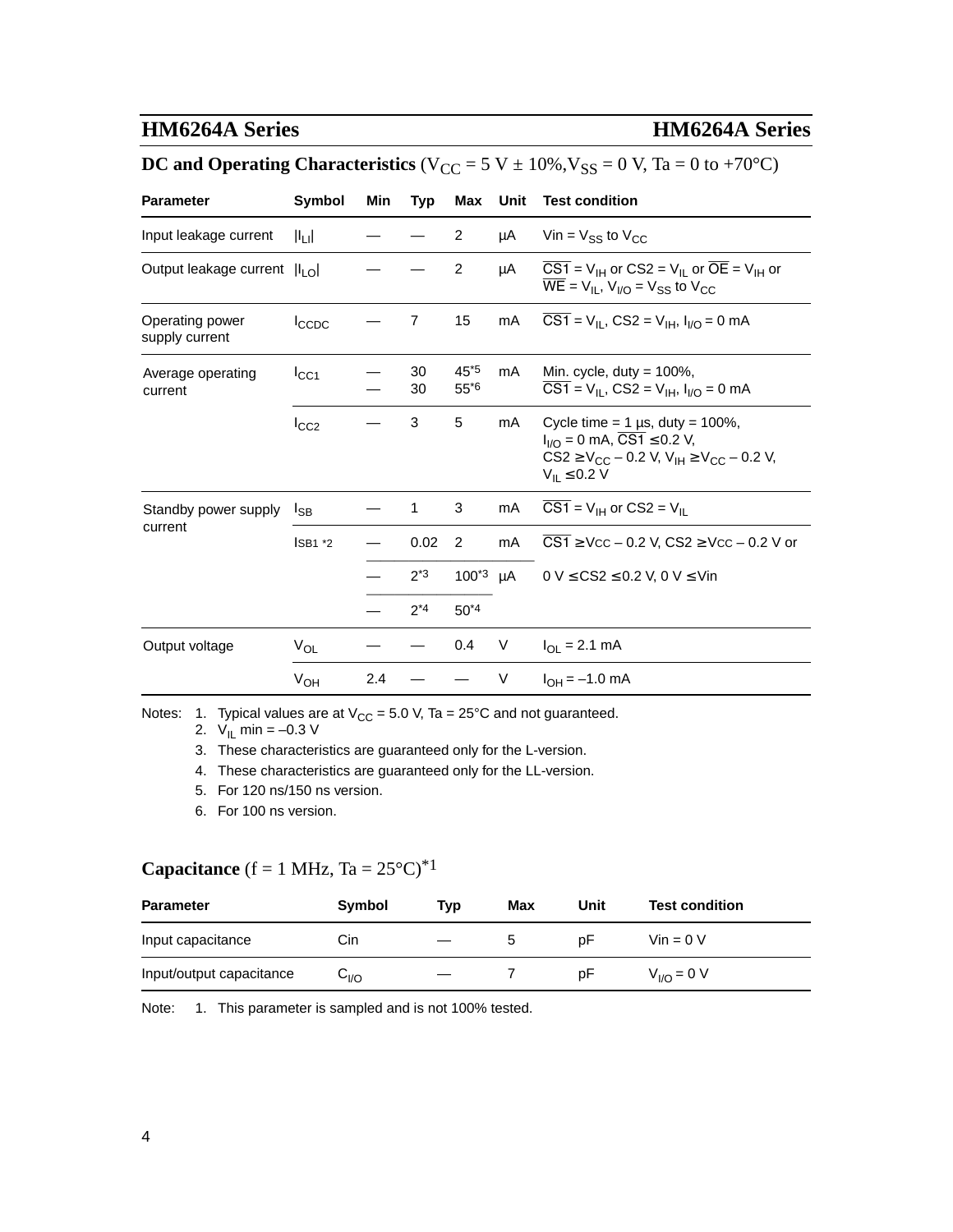## **AC Characteristics** ( $V_{CC} = 5 V \pm 10\%$ , Ta = 0 to +70°C)

### **AC Test Conditions:**

- Input pulse levels: 0.8 V/2.4 V
- Input rise and fall time: 10 ns
- Input timing reference level: 1.5 V
- Output timing reference level
	- HM6264A-10: 1.5 V
	- HM6264A-12/15: 0.8 V/2.0 V
- Output load: 1 TTL gate and  $C_L$  (100 pF) (including scope and jig)

### **Read Cycle**

|                                                     |                               |                  |           | HM6264A-10 |             | HM6264A-12 |     | HM6264A-15 |      |
|-----------------------------------------------------|-------------------------------|------------------|-----------|------------|-------------|------------|-----|------------|------|
| <b>Parameter</b>                                    |                               | Symbol           | Min       | <b>Max</b> | Min         | <b>Max</b> | Min | <b>Max</b> | Unit |
| Read cycle time                                     |                               | $t_{RC}$         | 100       |            | 120         |            | 150 |            | ns   |
| Address access time                                 |                               | t <sub>AA</sub>  |           | 100        |             | 120        |     | 150        | ns   |
| $\overline{\text{CS1}}$<br>Chip selection to output |                               | $t_{CO1}$        |           | 100        |             | 120        |     | 150        | ns   |
|                                                     | CS <sub>2</sub>               | $t_{CO2}$        |           | 100        |             | 120        |     | 150        | ns   |
|                                                     | Output enable to output valid |                  |           | 50         |             | 60         |     | 70         | ns   |
| Chip selection to output                            | $\overline{\text{CS1}}$       | $t_{LZ1}$        | 10        |            | 10          |            | 15  |            | ns   |
| in low Z                                            | CS <sub>2</sub>               | $t_{LZ2}$        | 10        |            | 10          |            | 15  |            | ns   |
| Output enable to output in low Z                    |                               | $t_{OLZ}$        | 5         |            | 5           |            | 5   |            | ns   |
| Chip deselection to                                 | $\overline{\text{CS1}}$       | $t_{HZ1}$        | $\pmb{0}$ | 35         | $\mathbf 0$ | 40         | 0   | 50         | ns   |
| output in high Z                                    | CS <sub>2</sub>               | $t_{HZ2}$        | 0         | 35         | 0           | 40         | 0   | 50         | ns   |
| Output disable to output in high Z                  |                               | OHZ <sup>'</sup> | 0         | 35         | 0           | 40         | 0   | 50         | ns   |
| Output hold from address change                     |                               | $^{\rm t}$ OH    | 10        |            | 10          |            | 10  |            | ns   |

Notes 1.  $t_{HZ}$  and  $t_{OHZ}$  are defined as the time at which the outputs to achieve the open circuit condition and are not referred to output voltage levels.

2. At any given temperature and voltage condition,  $t_{HZ}$  maximum is less than  $t_{LZ}$  minimum both for a given device and from device to device.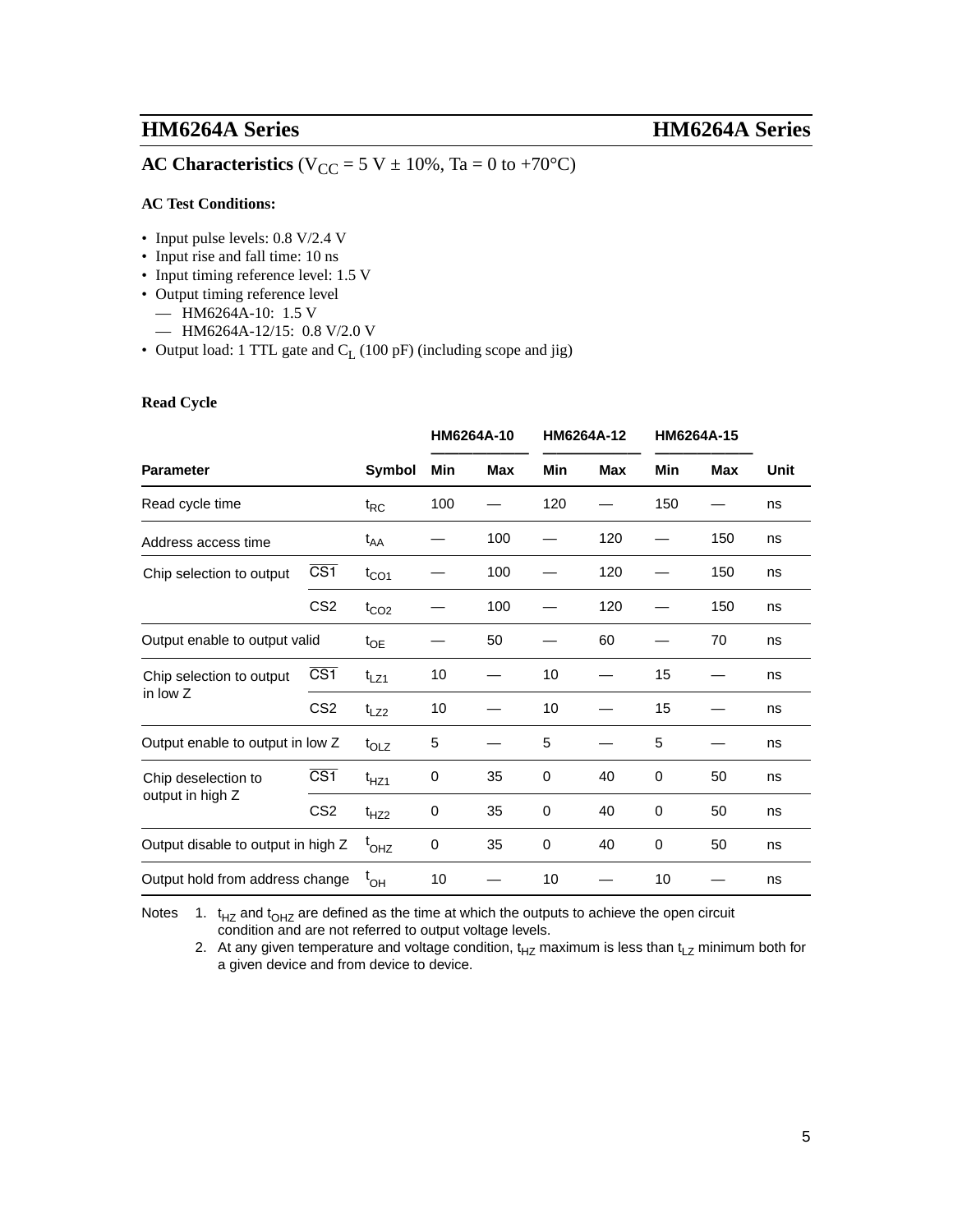### **Read Timing Waveform**



### **Write Cycle**

|                                   |                  | HM6264A-10 |            | HM6264A-12 |            | HM6264A-15 |     |      |  |
|-----------------------------------|------------------|------------|------------|------------|------------|------------|-----|------|--|
| <b>Parameter</b>                  | Symbol           | Min        | <b>Max</b> | Min        | <b>Max</b> | Min        | Max | Unit |  |
| Write cycle time                  | $t_{WC}$         | 100        |            | 120        |            | 150        |     | ns   |  |
| Chip selection to end of write    | $t_{\text{CW}}$  | 80         |            | 85         |            | 100        |     | ns   |  |
| Address setup time                | $t_{AS}$         | 0          |            | $\Omega$   |            | 0          |     | ns   |  |
| Address valid to end of write     | t <sub>AW</sub>  | 80         |            | 85         |            | 100        |     | ns   |  |
| Write pulse width                 | t <sub>WP</sub>  | 60         |            | 70         |            | 90         |     | ns   |  |
| Write recovery time               | $t_{WR}$         | 0          |            | $\Omega$   |            | 0          |     | ns   |  |
| Write to output in high Z         | t <sub>WHZ</sub> | 0          | 35         | 0          | 40         | 0          | 50  | ns   |  |
| Data to write time overlap        | t <sub>DW</sub>  | 40         |            | 40         |            | 50         |     | ns   |  |
| Data hold from write time         | t <sub>DH</sub>  | 0          |            | 0          |            | 0          |     | ns   |  |
| Output enable to output in high Z | $t_{OHZ}$        | 0          | 35         | 0          | 40         | 0          | 50  | ns   |  |
| Output active from end of write   | $t_{\text{OW}}$  | 5          |            | 5          |            | 5          |     | ns   |  |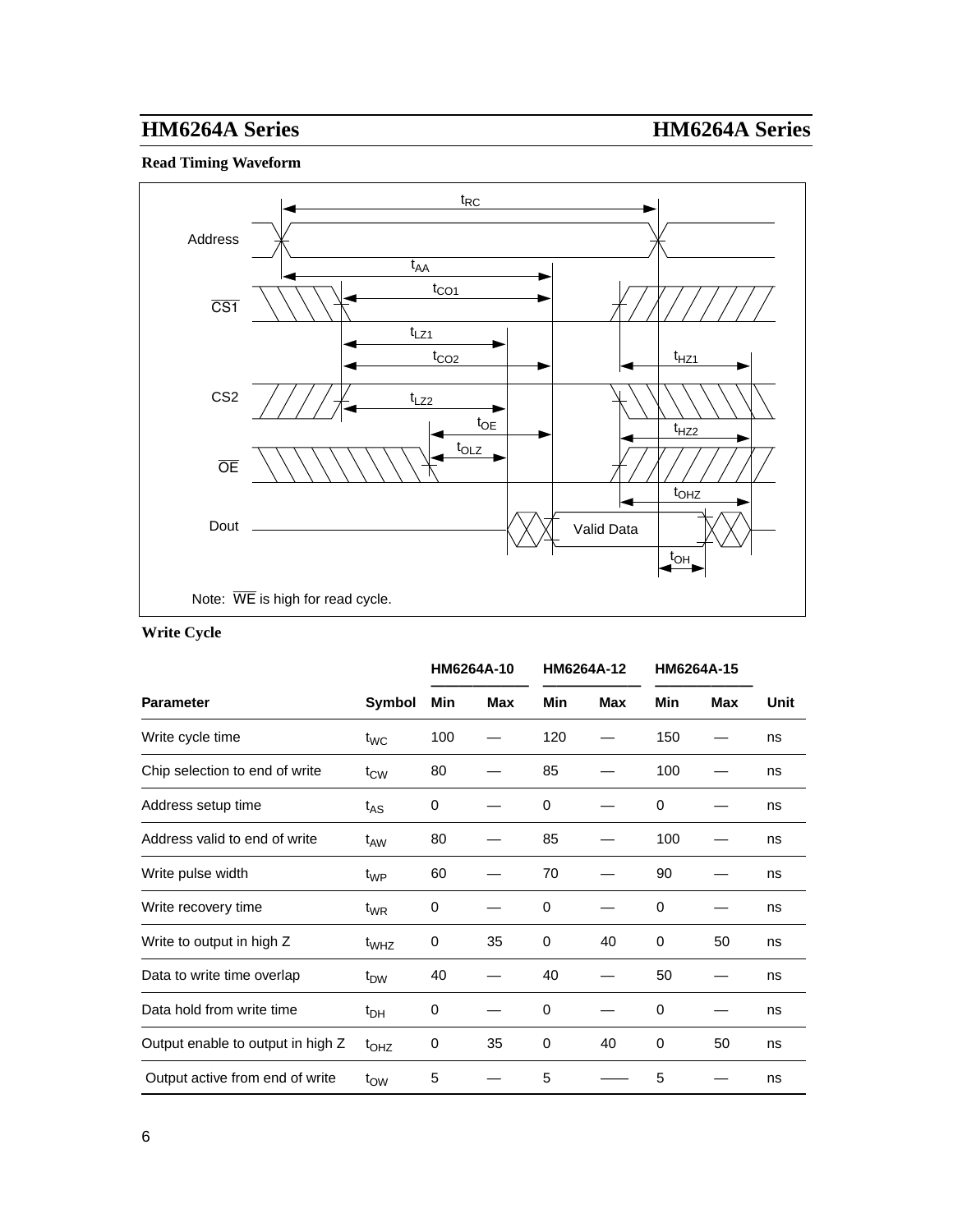**Write Timing Waveform (1)** (OE Clock)

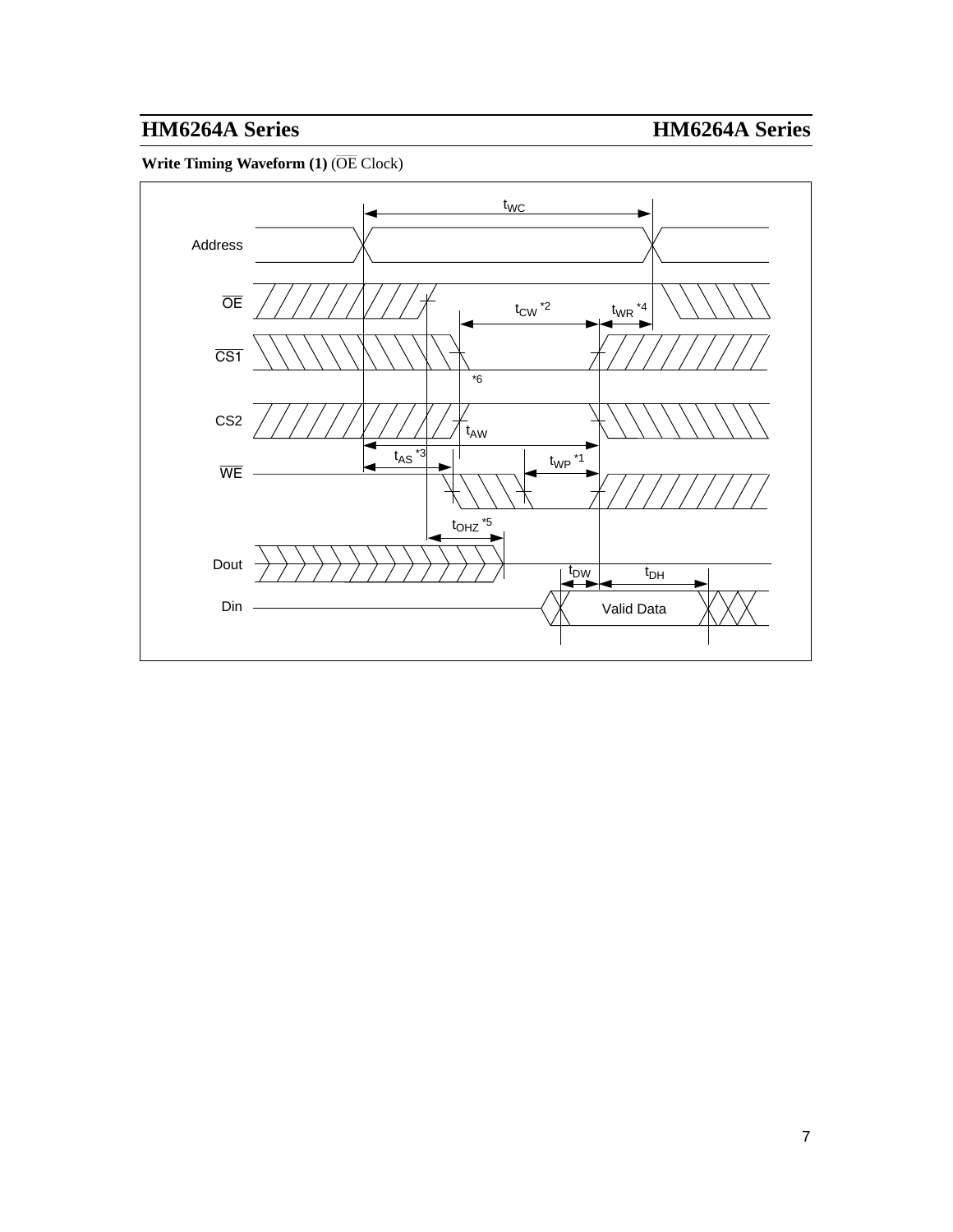**Write Timing Waveform (2) (OE Low Fix)** 



- Notes: 1. A write occurs during the overlap of a low  $\overline{CS1}$ , a high CS2, and a low  $\overline{WE}$ . A write begins at the latest transition among  $\overline{CS1}$  going low, CS2 going high and  $\overline{WE}$  going low. A write ends at the earliest transition among  $\overline{CS1}$  going high, CS2 going low and  $\overline{WE}$  going high. Time  $t_{WP}$  is measured from the beginning of write to the end of write.
	- 2.  $t_{\text{CW}}$  is measured from the later of  $\overline{\text{CS1}}$  going low or CS2 going high to the end of write.
	- 3.  $t_{AS}$  is measured from the address valid to the beginning of write.
	- 4. t<sub>WR</sub> is measured from the earliest of CS1 or WE going high or CS2 going low to the end of the write cycle.
	- 5. During this period, I/O pins are in the output state, therefore the input signals of opposite phase to the outputs must not be applied.
	- 6. If CS1 goes low simultaneously with WE going low or after WE goes low, the outputs remain in high impedance state.
	- 7. Dout is the same phase of the latest written data in this write cycle.
	- 8. Dout is the read data of the next address.
	- 9. If CS1 is low and CS2 is high during this period, I/O pins are in the output state. Input signals of opposite phase to the outputs must not be applied to I/O pins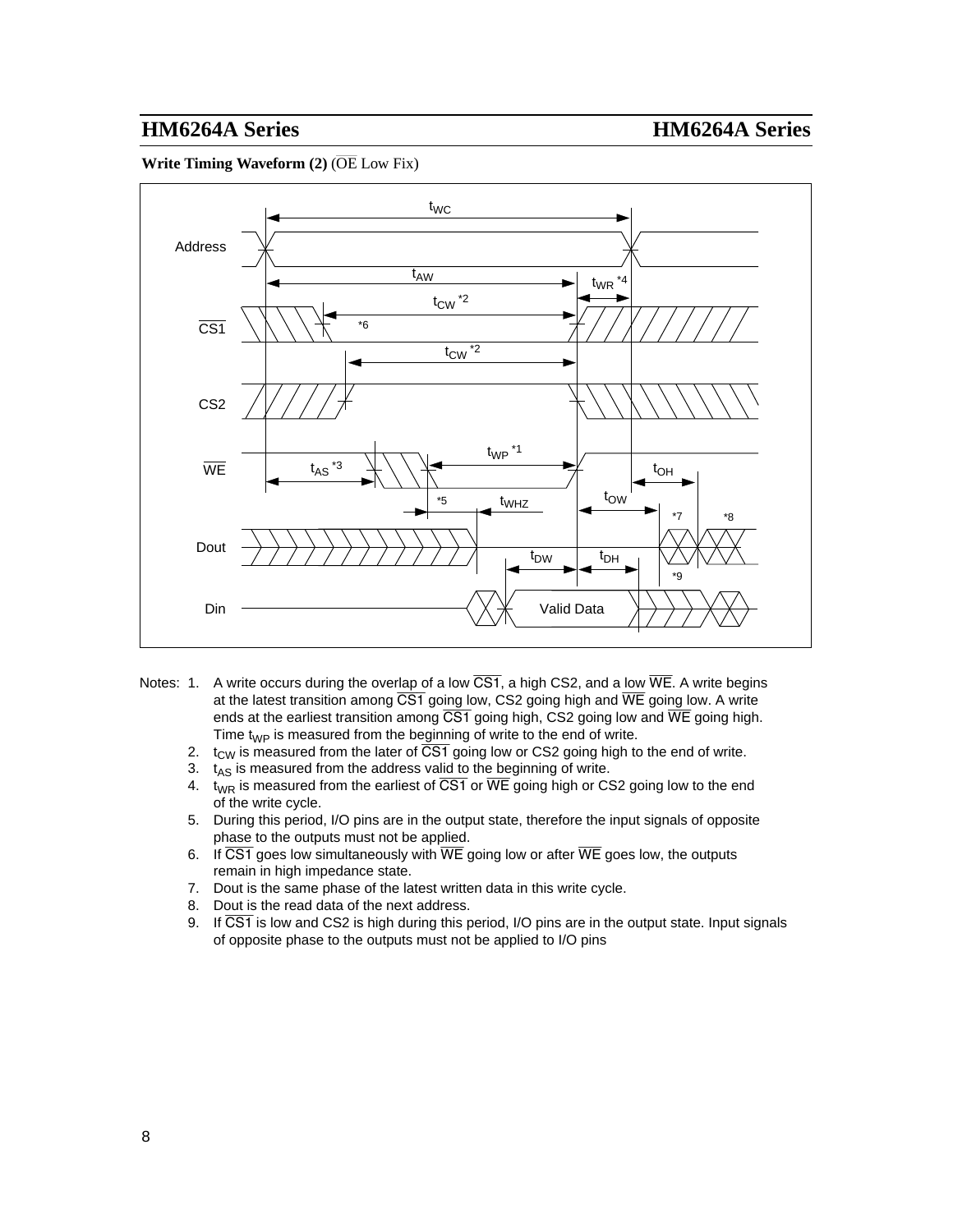## **Low V<sub>CC</sub> Data Retention**

In data retention mode, CS2 controls the address, WE, CS1, OE, and the Din buffer. If CS2 controls data retention mode, Vin (for these inputs) can be in the high impedance state. If CS1 controls the data retention mode, CS2 must satisfy either  $CS2 \ge V_{CC} - 0.2$  V or  $CS2 \le 0.2$  V. The other input levels (address, WE, OE, I/O) can be in the high impedance state.

### **Low**  $V_{CC}$  **Data Retention Characteristics** (Ta = 0 to +70 $^{\circ}$ C)

This characteristics is guaranteed only L/LL-version.

| <b>Parameter</b>                        | <b>Symbol</b>  | Min                                                                   | Typ   | Max                   | Unit | <b>Test Condition</b>                                                                                                                                  |
|-----------------------------------------|----------------|-----------------------------------------------------------------------|-------|-----------------------|------|--------------------------------------------------------------------------------------------------------------------------------------------------------|
| $V_{CC}$ for data retention             | $V_{DR}$       | 2.0                                                                   |       |                       | V    | $CS1 \ge V_{CC} - 0.2$ V,<br>$CS2 \ge V_{CC} - 0.2$ V, or<br>$CS2 \leq 0.2$ V                                                                          |
| Data retention current                  | <b>CCDR</b>    |                                                                       | $1*1$ | $50^{*}$ <sup>1</sup> | μA   | $V_{\rm CC}$ = 3.0 V,                                                                                                                                  |
|                                         |                |                                                                       | $1*2$ | $25*2$                |      | $\overline{CS1} \ge V_{CC} - 0.2$ V,<br>$CS2 \ge V_{CC} - 0.2$ V, or<br>$0 \text{ V} \leq \text{CS2} \leq 0.2 \text{ V}, 0 \text{ V} \leq \text{ Vin}$ |
| Chip deselect to data<br>retention time | 'CDR           | 0                                                                     |       |                       | ns   | See retention waveform                                                                                                                                 |
| Operation recovery time                 | t <sub>R</sub> | $\mathfrak{t}_{\mathsf{RC}}^{\phantom{\mathsf{R}\mathsf{R}}^{\ast}3}$ |       |                       | ns   | See retention waveform                                                                                                                                 |

Notes: 1.  $V_{\text{IL}}$  min = -0.3 V, 20 µA max at Ta = 0 to 40°C. These characteristics are guaranteed only for the L-version.

2.  $V_{II}$  min = –0.3 V, 10 µA max at Ta = 0 to 40°C. These characteristics are guaranteed only for the LL-version.

3.  $t_{RC}$  = Read cycle time.

### **Low V<sub>CC</sub> Data Retention Waveform (1) (CS1 Controlled)**